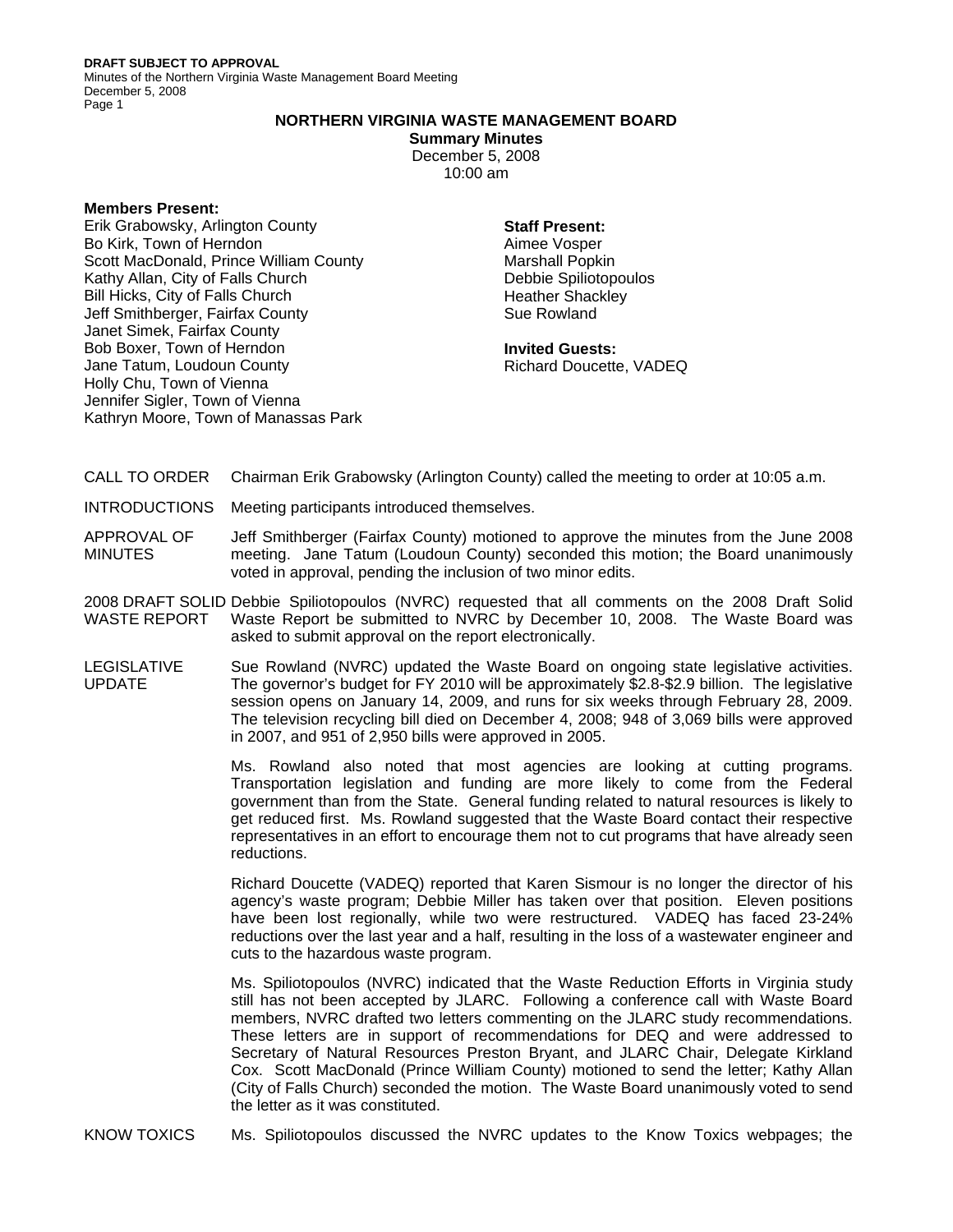pages will not go live until approved by the Waste Board. Website hits have gone down because many of the pages are outdated. Heather Shackley (NVRC) discussed some of the potential capabilities of the new website, including news links, announcements, and a calendar module.

The Waste Board requested two additions to the website: e-cycling contractor certification language and information on the upcoming digital conversion for televisions.

Mr. Grabowsky motioned to 'go live' with the new Know Toxics pages. Jeff Smithberger (Fairfax County) seconded the motion and the Waste Board unanimously agreed to activate the new website.

Ms. Spiliotopoulos discussed the possibility of developing a password-protected webpage for the Waste Board, which could serve as a repository for important documents and links.

Representatives from three jurisdictions reported on expanded services within their respective localities: Mr. Grabowsky in Arlington County, Kathy Allan (City of Falls Church), and Holly Chu (Town of Vienna).

> Mr. Grabowksy discussed Arlington County's "Saving Arlington's Valuable Resources" (SAVR) Program, which recognizes commercial properties that have exceptional recycling programs. The County encourages all local businesses, multi-family properties, institutions and property management companies that are leaders in recycling, waste reduction, and the use of recycled products are invited to submit entries for its semiannual SAVR "Saving Arlington's Valuable Resources" Recognition Program. In addition, Mr. Grabowsky mentioned the County's expanded collection services, which includes a new drop-off location that collects an expanded range of plastics, metals, and other materials.

> Ms. Allan summarized the city's expanded curbside recycling program. The City of Falls Church provides services to 3,140 households, and now offers single-stream recycling for wide-mouth plastic containers and lids, empty prescription bottles, rigid plastics, bagged plastic film, gable-top milk and juice cartons, aerosol cans, clean aluminum foil, books, and wire coat hangers. The City will continue to collect newspapers, cardboard, all mixed paper and junk mail, paperboard, telephone books, glass jars and bottles, metal food and beverage containers, and narrow-neck plastic containers #1-7.

> Ms. Chu discussed the Town's expanded single-stream recycling services. The Town covers 4.4 square miles and a total of roughly 5,700 households. Single-stream recyclables in Vienna now include, but are not limited to: newspapers, junk mail, cardboard and paperboard boxes, books, aerosol cans, telephone books, office paper, brown paper bags, glass containers, ferrous and bimetal food containers, non-metal wrapping paper, aluminum, plastic containers #1-7, rigid plastics, bagged plastic film, and milk and juice cartons. Residents may use plastic bins, clean trash cans, or cardboard boxes for their recyclables, with a 40 lb limit per container. Brush materials should still be separated. The Town adopted the frog as its recycling mascot and distributed key chains to encourage local residents to take advantage of the new recycling program.

> Bo Kirk (Town of Herndon) reported a 20-30% increase in tonnages of recyclables collected in October.

MARKET EFFECTS ON Mr. Smithberger noted prices for paper dropped from \$110/ton to \$5/ton as a result of China overbuying in preparation for the Olympics.

RECYCLING PROGRAMS Ms. Spiliotopoulos will organize a conference call in the week following the Waste Board meeting to discuss markets for recycled materials.

- LOCAL UPDATES During this segment of the meeting, no minutes are kept of information exchanged among the board members.
- NEW BUSINESS The 2009 meetings will be held on the following dates: March 6, June 5, September 4, and December 4.

EXPANDED RECYCLING **SERVICES**